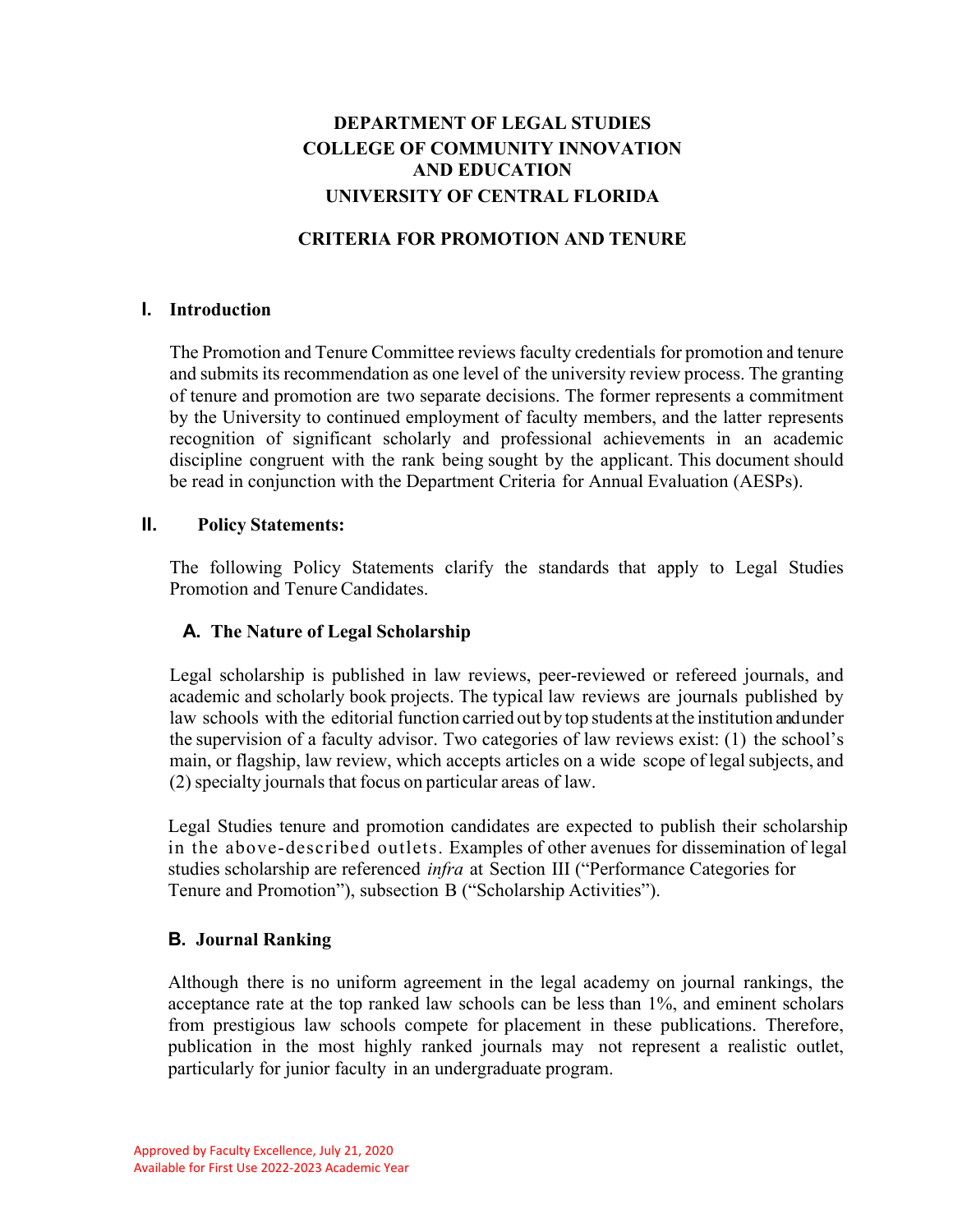The Committee will consider current rankings and the quality of the journals, but greater emphasis will be placed on the quality of scholarship itself. Candidates may provide information relevant to the quality of particular journals in which the candidate has published scholarly work, if that information would be helpful. As further evidence of the quality of the scholarship and irrespective of publication forum, candidates may offer evidence of citation frequency, impact, and/or positive references by other scholars in the field.

# **C. Co-Authorship**

Co-authorship is encouraged. When an article is published in a law journal or other legal publication, the assumption is that scholarly contribution is roughly equal to the number of co-authors involved. If a candidate publishes relevant work in the journal of a different discipline, the assumption is that contribution will roughly reflect the authorship conventions of that field. Candidates shall provide evidence when their contribution diverges from these assumptions. Tenure track faculty should become lead or sole author on articles as evidence of maturation in the field of scholarship.

# **D. Grant Activity**

Funded research activity, although reflecting positively on the candidate, is not required to achieve tenure or promotion.

#### **III. Performance Categories for Tenure and Promotion**

The mission of the Department is to create, enhance, preserve, and transmit knowledge, information, understanding, and ideas through teaching, scholarship, creative activity, service, and professional development. Three basic categories of activities are essential to the promotion and tenure process: teaching, scholarship, and service. The typical, but nonexhaustive list of activities for each area include:

## **A. Teaching Activities**

- 1. Excellence and rigor in classroom instruction.
- 2. Development and instruction of online or mixed mode instruction.
- 3. Direction of independent studies, student scholarship projects, internships, theses, and dissertations.
- 4. Presentations or contributions at workshops, seminars, and other forums, which have as their principal themes or foci curricular interests, teaching, or the learning process.
- 5. Development of programs or courses.

## **B. Scholarship Activities**

1. The types of publications (books, peer reviewed journal articles, law review articles, et cetera) and the approximate weight of such scholarly activity are delineated in the Department's Annual Evaluation Criteria under Scholarship—and those weights will be considered by reviewers in evaluating candidates' scholarship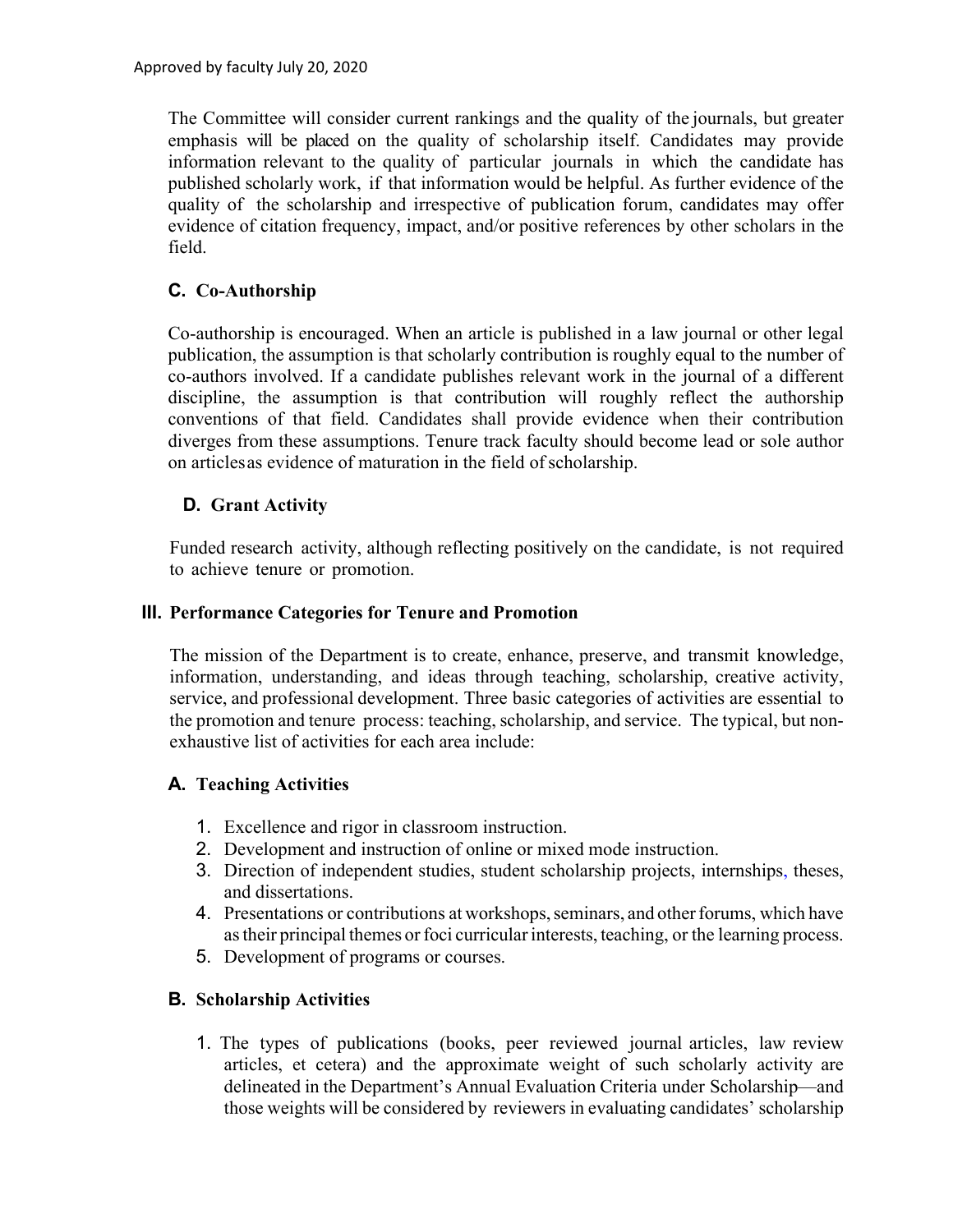for tenure and/or promotion.

- 2. Publications and Scholarly Activity (in order of greatest to least weighted contributions) include:
	- a) The greatest weight in promotion and tenure decisions will be given to publications in academic law reviews (in paper or electronic format), refereed journals, and original scholarly and/or academic books. The quality of the individual articles and the journal or law review will be considered in evaluating scholarship.
	- b) The quality of book chapters, bar journal articles, scholarship monographs, anthologies, peer reviewed technical reports, refereed conference proceedings, book reviews, technical reports, and articles published in outlets that do not target a scholarly audience will be considered in evaluating scholarship.
	- c) Although not required, receipt of competitive grants or contracts by an international, national, state, or local government, agency or organization to conduct research is evidence of scholarship activity for promotion and tenure decisions.
	- d) Non-competitive research grants and contracts will receive less weight as evidence of scholarship activity.
- 3. Regardless of the quality of the scholarship and irrespective of the publication forum, candidates may offer evidence of the frequency of citation of the work, its positive reference by other scholars in the field, and/or its impact on the field and profession.
- 4. Scholarship activity and productivity may be demonstrated by presentations at international, national and regional meetings, invited lectures, and citations by others. These activities may demonstrate involvement and recognition in the discipline, but will receive less weight than the types of scholarship delineated in  $III(B)(2)(a)$  above.

## **C. Service Activities**

- 1. Service to the University, College, or Department is activity devoted to or furthering the objective of the administrative function of the department, college, or university and includes:
	- a) Leadership on department, college, and university committees.
	- b) Membership and demonstrated active participation on department, college, and university committees.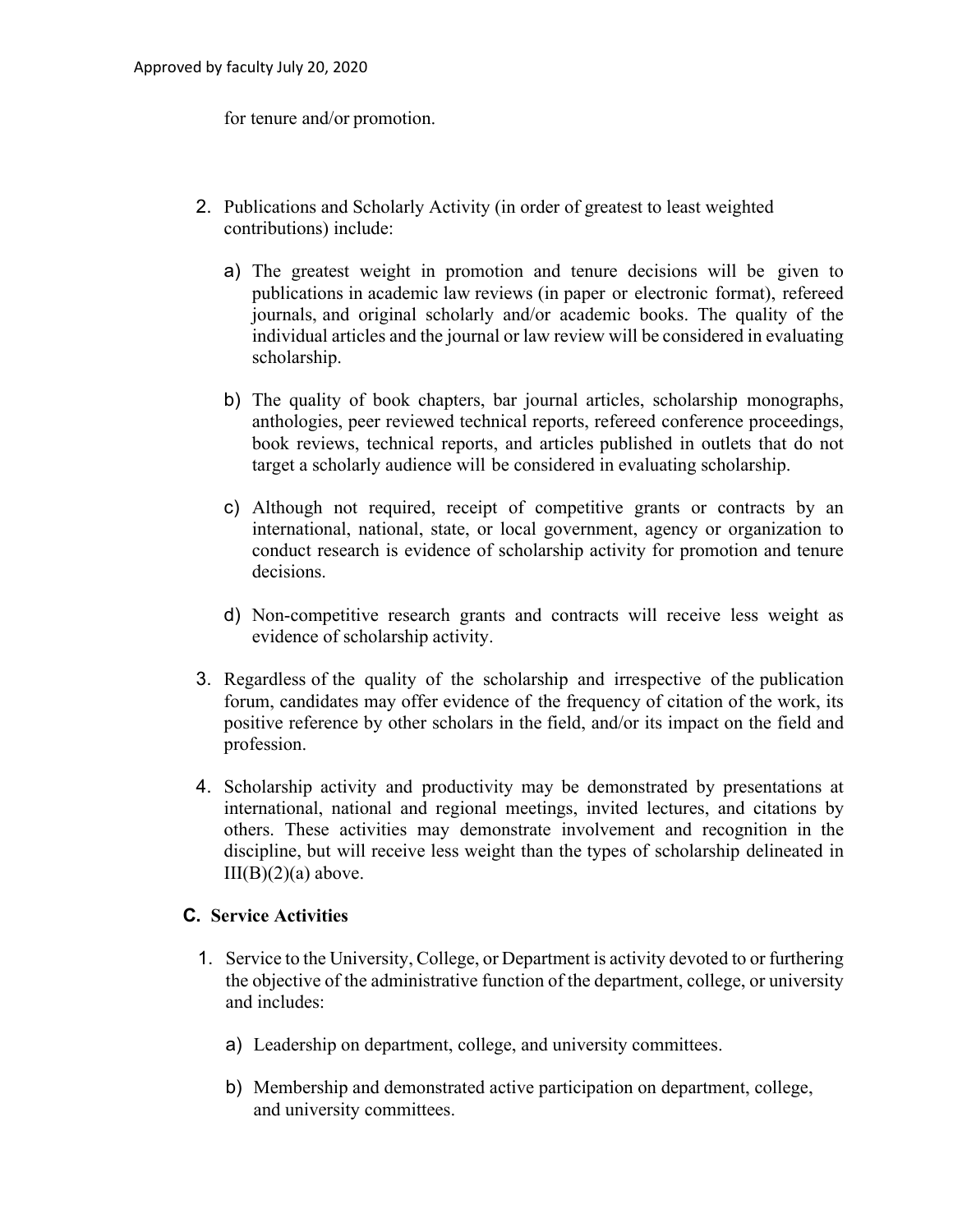- c) Participation in conferences, courses, workshops, seminars, and acquisition of academic degrees designed to enhance competence and understanding of academic or scholarly material.
- 2. Service to the scholarly discipline includes:
	- a) Holding office or leadership positions in scholarly organizations
	- b) Serving on or chairing committees in scholarly organizations.
	- c) Reviews or other critical assessments of scholarly work, including reviews of journal articles, books, and grant applications.
	- d) Participation or service in professional organizations related to faculty members' disciplines or faculty role.
- 3. Activity that utilizes professional background and expertise in the community outside of the University includes:
	- a) Service to bar associations.
	- b) Presentations to community groups.
	- c) Participation on boards or working groups that seek to improve or develop legal policy.
	- d) Service on or holding office in civic organizations.
	- e) Other service that demonstrates significant community engagement
- 4. Other activities may be recognized by the Chair or the Department P&T Committee.

#### **IV. Guidelines for Tenure and Promotion for Associate Professors**

Unless the person seeking tenure already holds the rank of Associate Professor or Professor, the process of seeking tenure and of seeking promotion to the rank of Associate Professor shall occur simultaneously. The Department of Legal Studies will not consider recommending tenure unless thecandidate is eligible for promotion to the rank of Associate Professor. If the tenure candidate already holds the rank of Associate Professor, the criteria for recommending tenure shall be the criteria for promotion to that rank.

As with tenure criteria, there is a broad range of legitimate activities for faculty, which preclude extensive specification of criteria for promotion. Beyond the general criteria provided here, faculty will be considered on a case-by-case basis and are encouraged to consult with the Department Chair and Department Promotion and Tenure Committee for advice.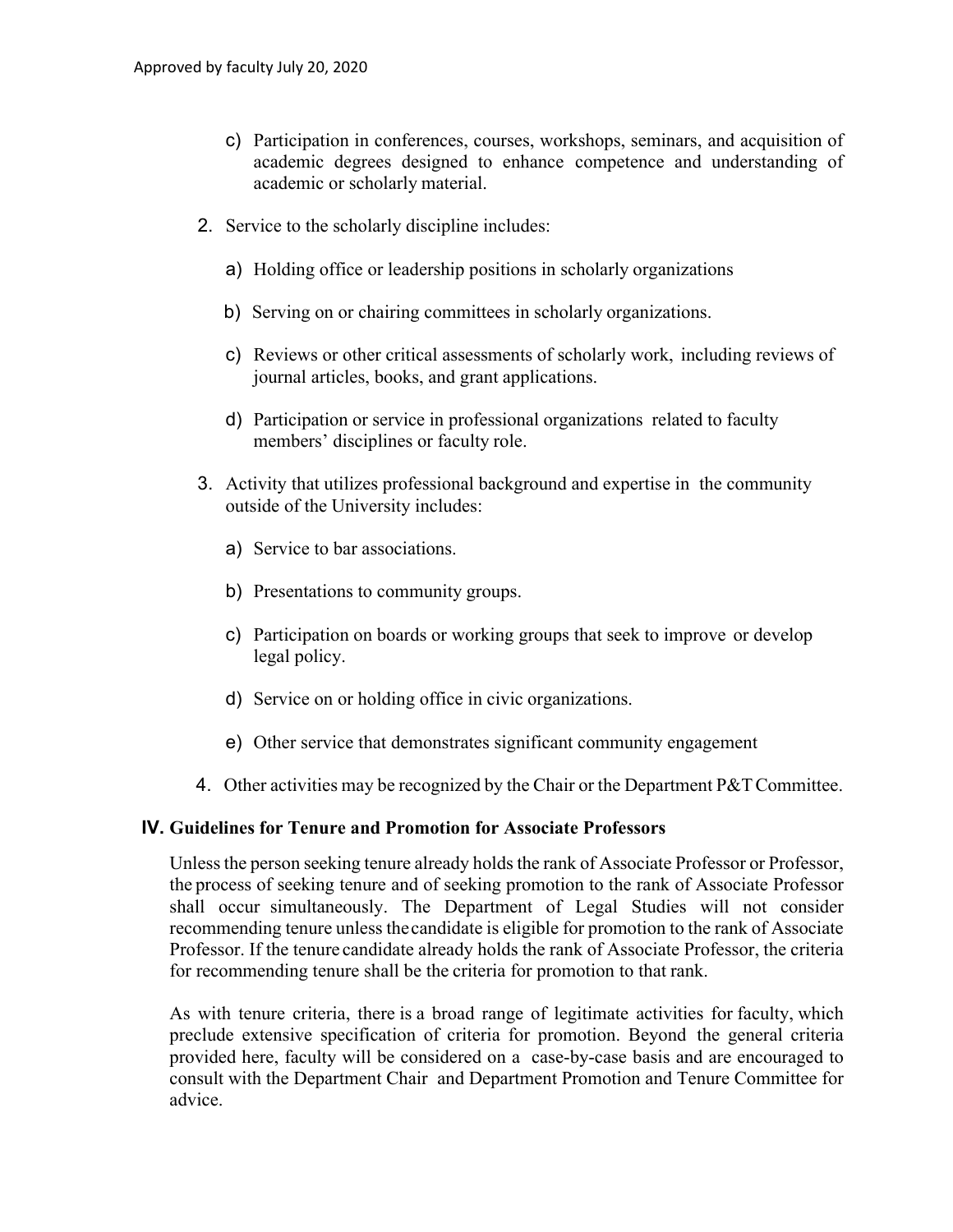Tenure and promotion to the Associate rank requires that the record of teaching, scholarship, andservice, when taken together and viewed as a whole, demonstrates a pattern of significant contributions, and provides strong evidence that contributions will continue and lead to significant scholarly recognition, exemplary teaching, and meritorious service in the future. Evidence of academic performance shall be consistent with experience and opportunities, and shall meet University, College, and Department expectations. To acquire tenure and be promoted, faculty members must demonstrate the potential for making a significant positive contribution to their discipline, Department, College, and University. The department evaluation will take into account the entire file including the outside review letters.

Guidance for promotion and tenure is provided through the annual Cumulative Progress Evaluation process. As part of this annual process, the Department's tenured faculty will provide practical and precise directives to individual tenure earning faculty regarding their progress toward tenure.These directives will clearly communicate the specific expectations that he/she must achieve in the reporting period and across the entire tenure-earning period. In turn, tenure earning faculty must documentthe quality of their scholarship, teaching, and service in their CPE dossier. General expectations for candidates are the same across all candidates, but the advice each person receives each year as part of the annual Cumulative Progress Evaluation is commensurate with the individual situation.

## **A. Teaching Performance**

To obtain tenure, the overall quality of instruction must be at least at expectation based on Annual Evaluation ratings (i.e., Chair's Annual Evaluation) and from the Department P&T Committee (i.e., Cumulative Progress Evaluations). These assessments may be considered by the Committee, but the quality of teaching performance ultimately will be judged holistically on accomplishments throughout the years of teaching, not on single indicators or performance in discrete years. Evidence of quality teaching must include student evaluations for all courses taught at the University, unless those are unavailable.

Other documentation includes course syllabi, course examinations, grade distributions of courses taught, special reviews, peer visits, evidence of learning outcomes, teaching awards or other information that reflects the quality of instruction provided by the faculty member. The evidence provided will be interpreted in terms of the type of courses taught, the level of the students, instructor familiarity with the subject matter (new preparation), new course development, and other relevant information. In evaluating the quality of teaching, the Department Tenure and Promotion Committee may consider evidence of the candidate's command of the subject matter, ability to organize subject matter in a logical and meaningful manner, performance in relating effectively with students, rigor, and use of creative and student-centered pedagogical techniques.

Demonstrated teaching effectiveness is a necessary condition for the granting of tenure and promotion. Tenure and promotion will not be granted unless there is evidence of high quality teaching. Evaluationof teaching effectiveness will be based on the quality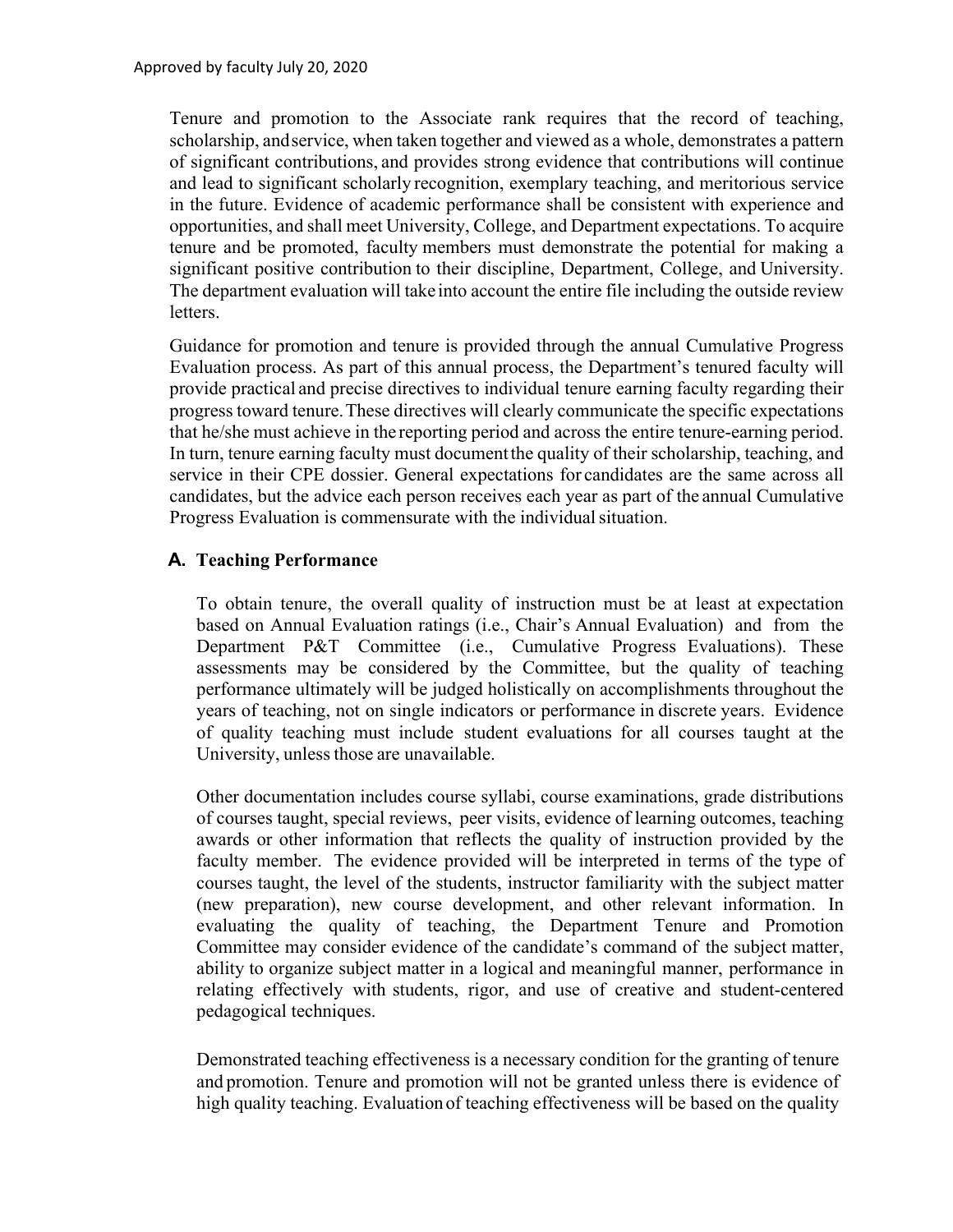and integrity of course design, continuing effortsto improve pedagogy, including the use of evidence-based techniques, evidence of sufficient student learning, indication of ability to guide students' intellectual growth, and indication of ability to stimulate students' academic development. Student evaluation of instruction will be taken into account but will not be the sole basis for judging teaching effectiveness.

#### **B. Scholarship Performance**

The faculty member must provide evidence of success in scholarship in order to acquire tenure. The conventional method is the publication of scholarship in law reviews; indexed, refereed journals; monographs; books; and other literary forums within the legal discipline. Faculty members must be able to demonstrate several publications in such academic forums and an established scholarship agenda in order to be eligible for tenure consideration. Typically, a candidate should have a significant number of solely authored publications to be eligible for consideration. In addition, tenure seeking faculty are expected to demonstrate senior authorship for a significant portion of the manuscripts. The quality of the scholarship demonstrated by tenure earning faculty must be above satisfactory. Annual Evaluation ratings(i.e., Chair's Annual Evaluation) and from the Department P&T Committee (i.e., Cumulative Progress Evaluation) may be considered by the Committee, but the quality of scholarship ultimately will be judged holistically on accomplishments throughout the years of service, not single indicators or performance in discrete years. The norm for the legal discipline is approximately the equivalent of 1 to 2 well placed and/or impactful law review articles per year, but successful candidates for promotion and tenure have published the equivalent of in the 8 to 10 to 12 law review article range over the tenure earning period. The weight of any given item of scholarship will also be considered in conjunction with the Department's Annual Evaluation Criteria, which, for example, equate a book to multiple law review articles.

It is important for tenure and promotion that a candidate's record demonstrate independent scholarship. Should much of a candidate's work be co-authored, scrutiny must be given to the question of the candidate's individual contribution. In addition, books, textbooks, book chapters, and other types of publications are indicators of scholarly activity. Externally funded research grants, although not required, are additional indicators of scholarly recognition and achievement. Candidates are also expected to present their scholarship at national or international professional conferences, typically one or more per year during the tenure-earning period.

## **C. Service Performance**

It is appropriate that candidates for tenure and promotion to Associate Professor share in the servicework of the department by satisfactorily performing their assigned duties on departmental and university committees. Candidates are also expected to participate in other appropriate professional service, such as acting as a reviewer for scholarly journals or other germane professional service. This may take the form of service to the discipline, Department, College, University, or community. However, extensive service contributions are not expected of junior faculty.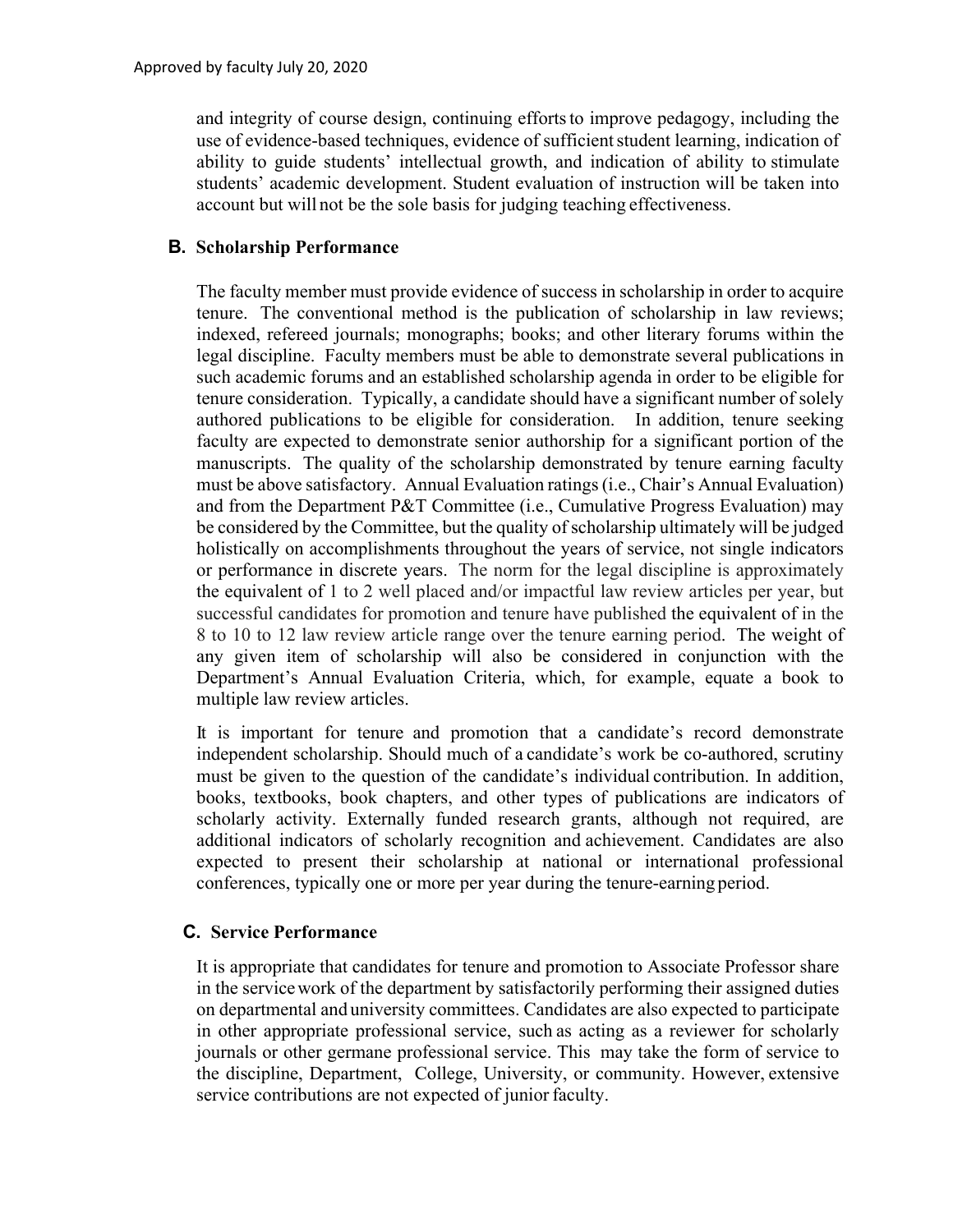In service, tenure-earning faculty should provide evidence of continuous service activity, particularly for the Department, but also for the College and University. The overall quality of service must be at least at expectation based on Annual Evaluation ratings (i.e., Chair's Annual Evaluation) and the Department P&T Committee (i.e., Cumulative Progress Evaluation), but the quality of service contributions ultimately will be judged holistically on accomplishments throughout the years of service, not single indicators or performance in discrete years.

#### **V. Guidelines for Promotion to Full Professor**

Promotion to the rank of Professor considers candidates' overall record and evidence of enduring effectiveness in teaching, documented, sustained upward trajectory of meritorious scholarship, and recognized, significant contributions to service as defined more fully below. Those moving to the rank of Professor must demonstrate a record of high-quality scholarship and leadership resulting in national recognition among the scholarly community, clearly distinguishing them from faculty of other ranks, and reflecting the potential for continued excellence.

In scholarship, faculty must demonstrate significant and successful productivity. The level of productivity of one applying for Full professor should be one that illustrates a continued upward trajectory in terms of scholarship and national reputation. Conventional evidence includes publications as well as citations by other legal scholars and/or proven impact on governmental practice, policy or judicial decisions. Both quality and quantity of publications are important, and precise numbers are impossible to establish in advance. However, a significant number of publications since promotion to Associate Professor is required. "A significant number" is defined as number (and type) of scholarship and publication endeavors delineated and weighted by the Department's Annual Evaluation Criteria that would consistently earn the faculty member an outstanding for scholarship on most annual evaluations.

It is important for promotion to Professor that candidates document a record of independent scholarship. Such documentation might include, for example, evidence of lead authorship, single-authored work, or clear evidence of significant contributions to collaborative scholarship. Externally funded research grants, although not required, are additional indicators of scholarly recognition and achievement. Candidates must document recognition in the discipline, such as proven impact of the faculty member's scholarship on government practices or policies, international recognition of the faculty's work by other international scholars, awards from national associations, invited talks, keynote speeches, or other indicators of national and/or international recognition.

In service, faculty must have a strong record of excellence. This may take the form of service to the discipline, Department, College, and University. The department expects senior faculty to show leadership in mentoring students by chairinghonors in the major thesis committees, and leadership roles in service to the department, the university, the profession, and/or the community.

For example, senior faculty should demonstrate commitment by chairing important